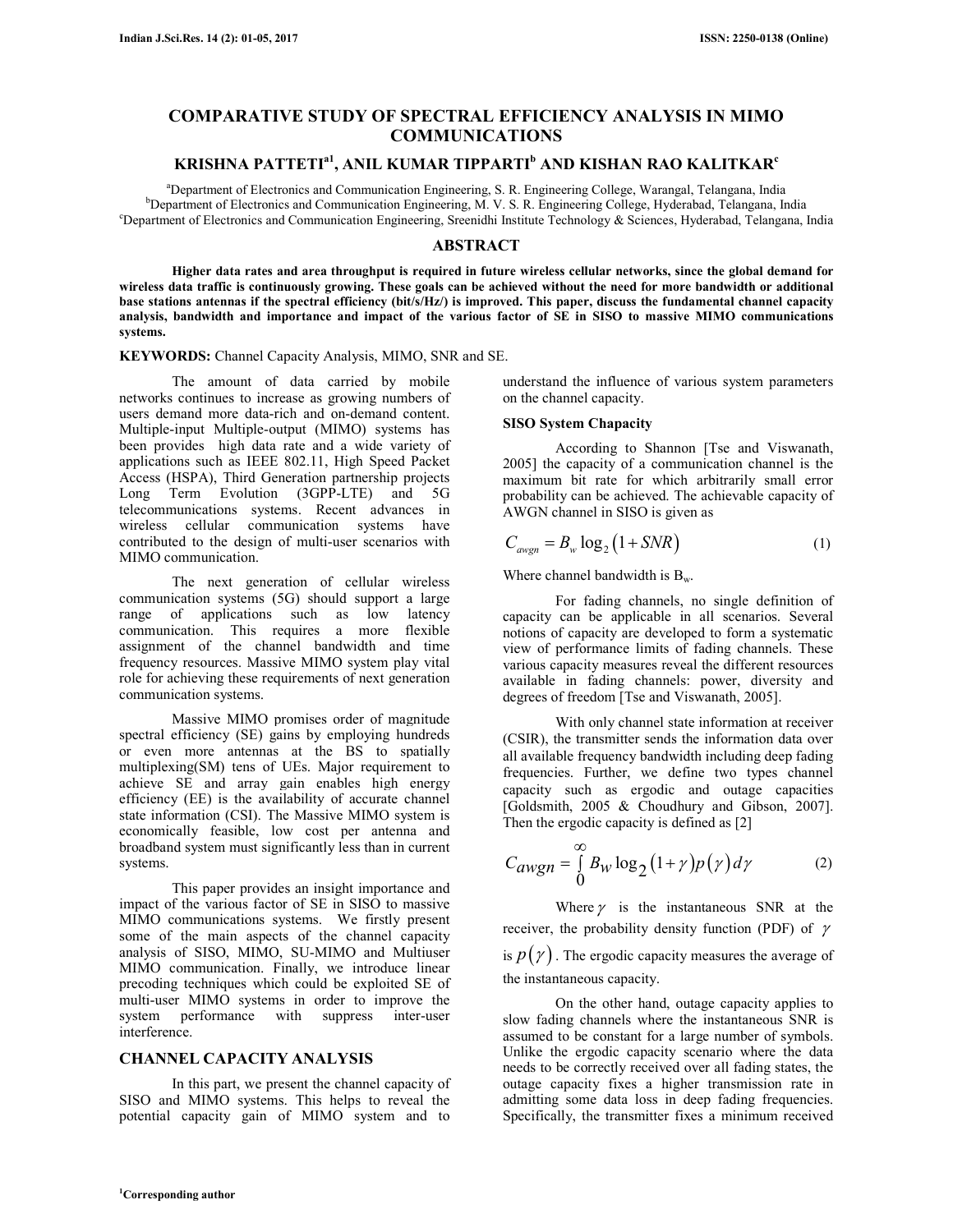SNR  $\gamma_{\text{min}}$  When the received SNR is below  $\gamma_{\text{min}}$ the received symbols cannot be correctly decoded and the receiver declares an outage. The probability of

outage is 
$$
p_{out} = p(y < \gamma_{min})
$$
.

 The average rate correctly received over many transmission bursts is

$$
C_{out} = (1 - p_{out}) B_W \log_2 (1 + \gamma_{min})
$$
 (3)

We note that the value  $\gamma_{\text{min}}$  is typically a design parameter based on the required outage probability. The average rate correctly received *Cout* can be maximized by finding the optimal  $\gamma_{\text{min}}$ .

### **SU-MIMO System Capacity**

 Single user MIMO system has a BS with multiple antennas communicates with a single user terminal (UT) having multiple antennas. For SU-MIMO systems, the transmission is carried out between one transmitter and one receiver through M transmits antennas and N receives antennas. Assuming flat fading channel, the channel response can be written as a matrix  $h \in$  $\in$  *M*×*N* with the element *h*<sub>*m,n</sub>* corresponding to</sub> the flat fading coefficient of the link between the mth transmit antenna and the nth receive antenna. Exploit the antenna diversity when each transmits and receives antennas pair transmits the same information [Zheng and Tse, 2003]. In this case, each antenna pair can be considered as an additional signal path. The receiver side receives multiple independently faded copies of the information, which helps to confront the channel fading and enhance the transmission quality. Antenna diversity can be utilized at the transmitter and/or the receiver [Love and Heath, 2003]. Receive antenna diversity systems intelligently combine the multiple received copies to achieve a higher average receive SNR [Love and Heath, 2003].

 A classical combing technique is maximumratio combining (MRC) [William, 1974], where the signals from the received antenna elements are weighted such that the SNR of their sum is maximized. Transmit antenna diversity is more difficult to obtain, the channel-dependent beamforming techniques (with CSIT required) or the channel-independent space-time coding techniques can be used. Particularly, for the case where CSIT and CSIR are both available, the maximum ratio transmission (MRT) for SU-MIMO systems, this maximum ratio algorithm uses in multiple antennas at both transmitter and receiver, provides optimum performance of the MIMO system can be obtain using transmit and receive diversity [Titus, 1999].

 The system capacity can be defined according to MIMO diversity is given as

$$
C = B_W \log_2 \left( 1 + \frac{1}{N} \sum_{p=1}^{N} \sum_{q=1}^{N} \left| \sum_{m=1}^{M} h_{m,p} h_{m,p}^* \right| SNR \right) (4)
$$

 In the case where the transmission links are mutually orthogonal, i.e,  $\forall p \neq q$ ,

$$
\left|\sum_{m=1}^{M} h_{m,p} h_{m,p}^*\right| = 0
$$

The system capacity takes the smallest value

$$
C = B_W \log_2 \left( 1 + \frac{1}{N} \sum_{p=1}^{N} \sum_{q=1}^{N} \sum_{m=1}^{M} \left| h_{m,n} \right|^2 SNR \right) (5)
$$

 In the case where the transmission links are fully correlated, i.e. i.e,  $\forall p \neq q$ , \*  $\begin{vmatrix} M \\ -M \end{vmatrix}$   $\begin{vmatrix} 2 \end{vmatrix}$  $\left| \int_{1}^{h} m p^{n} p p \right| = \sum_{m=1}^{n} | h_{m,q} |$ *M M*  $\sum_{m=1}^{\infty} h_{m,p} h_{m,p} = \sum_{m=1}^{\infty} |h_{m,q}|$  $\sum h_{m} p h_{m} p = \sum$  $=$ 1  $m, p, m, p \nvert m =$ system

capacity takes on the largest value

$$
C = B_W \log_2 \left( 1 + \frac{1}{N} \sum_{p=1}^{N} \sum_{q=1}^{N} \sum_{m=1}^{M} \left| h_{m,q} \right|^2 SNR \right) (6)
$$

 On the other hand, when the transmission links are considered independent from each other, they can be used to transmit different information, and form multiple parallel spatial channels [22]. In this case, the system capacity can be enhanced thanks to the spatial multiplexing gain. When in high SNR regime, assuming CSIR and i.i.d. Rayleigh-faded gains between each antenna pair, the MIMO system channel capacity is

$$
C = \hat{M}.B_W \log_2 \left( SNR \right) + O(1) \tag{7}
$$

Where 
$$
\hat{M} = \min\{M, N\}
$$
. Hence the

theoretical MIMO channel capacity is multiplied comparing to that of a SISO system.

 In Figure 1 shows that, the capacity versus number of transmit antennas of Multiuser MIMO System with Single antenna UEs. Also in figure 1 illustrated that for a fixed curve, system capacity grows with the number of transmit antennas increases, and the growth slows when the number of transmit antennas equal to receiver antennas. It can be concluded from the results, in the next generation wireless communication networks such as WLAN which could serve a large number of users and increase throughput, there are advantages of applying massive antennas.

### **Multiuser MIMO System Capacity**

 Multi-user MIMO system BS with multiple antennas is communicates with multiple user terminals (UT) each having one or multiple antennas [Shariati et.al., 2014].

 There are many reasons why multi-user MIMO is the most scalable and attractive solution [Gesbert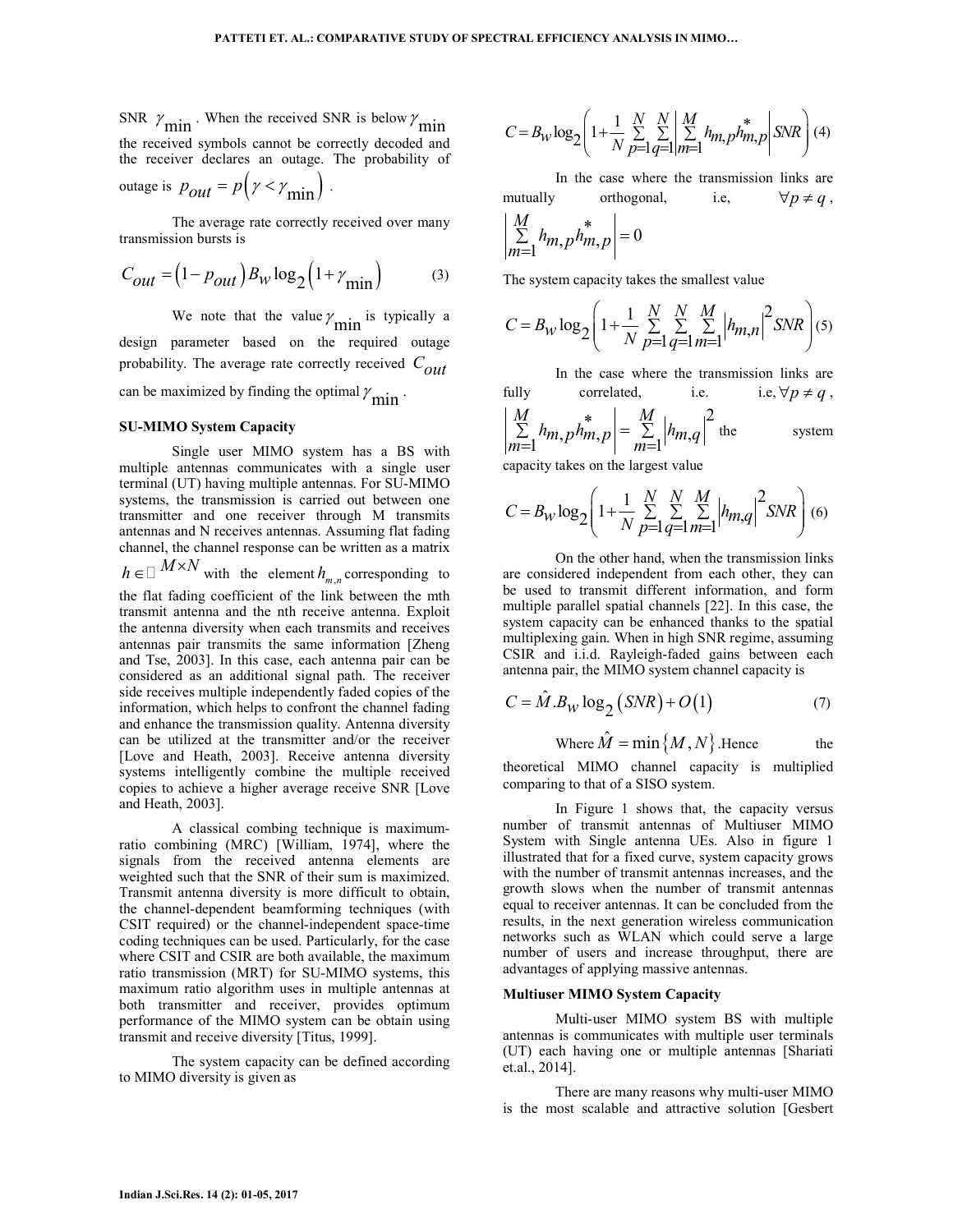et.al., 2007]. Firstly, the wavelength is 5-30 cm in the frequency range of cellular communication (1-6 GHz). This limits the number of antennas that can be deployed in a compact user terminal for point-to-point MIMO, while one can have almost any number of spatially separated single-antenna terminals in multi-user MIMO.

 This is an important distinction since the number of simultaneous data streams that can be separated by MIMO processing equals the minimum of the number of transmit and receive antennas. Secondly, the wireless propagation channel to a user terminal is likely to have only a few dominating paths, which limits the ability to convey multiple parallel data streams to a terminal in point-to-point MIMO. The corresponding restriction on multi-user MIMO is that the users need to be, say, a few meters apart to have sufficiently different channel characteristics, which is a very loose restriction that is true in most practical scenarios. Thirdly, advanced signal processing is needed at the terminals in point-to-point MIMO to detect the multiple data streams, while each terminal in multi-user MIMO only needs to detect a single data stream.



**Figure 1: System Capacity of MIMO with number of Transmit Antennas** 



**Figure 2: Ergodic Capacity of a SISO system over a Rayleigh fading channel** 

 The multi-user MIMO system consists of a BS with M antennas that serves K single-antenna terminal, in this system  $min(M, K)$  represents the maximal number of data streams that can be simultaneously transmitted in the cell, while still being separable in the spatial domain. The number  $min(M, K)$  is referred to as the multiplexing gain of a multi-user MIMO system is shown in Figure3 schematic illustration.



**Figure 3: Multi-user MIMO system, where the BS is equipped with M antennas and serves K user terminals simultaneously** 

# **SPECTRAL EFFICIECNY OF MIMO COMMUNICATIONS**

#### **SE of SISO**

 The SE of single-input single-output (SISO) communication channel, from a single-antenna transmitter to a single-antenna receiver is upper bounded by the Shannon capacity, which has been expressed as the  $log_2$  (1+SNR) bit/s/Hz for additive white Gaussian noise (AWGN) channels. The SISO capacity is thus a logarithmic function of the signal-tonoise ratio (SNR). To improve SE, we need to increase the SNR, which corresponds to increasing the power of the transmitted signal.

 For example, suppose that a system which has operates at 2 bit/s/Hz and we would like to double its SE to 4 bit/s/Hz and then corresponds to improving the SNR by a factor 5, from 3 to 15. The next doubling of the SE from 4 to 8 bit/s/Hz requires another 17 times more transmitted signal power. The SE expression has been described in logarithmic function, concludes that to increase the transmit power exponentially fast to achieve a linearly increase in the SE of the SISO channel. Therefore, this is clearly a very inefficient and non-scalable method to improve the SE and also this approach breaks down when there are interfering transmissions in other cells that scale their transmit powers in the same manner. Hence, we need to identify another process to improve the SE of wireless cellular networks.

 The base station (BS) in a wireless cellular network simultaneously serves a multiple user equipments (UE).Traditionally the time-frequency resource blocks have been divided into resource blocks and only one of the UEs was active per each block. These active UEs can receive a single data stream with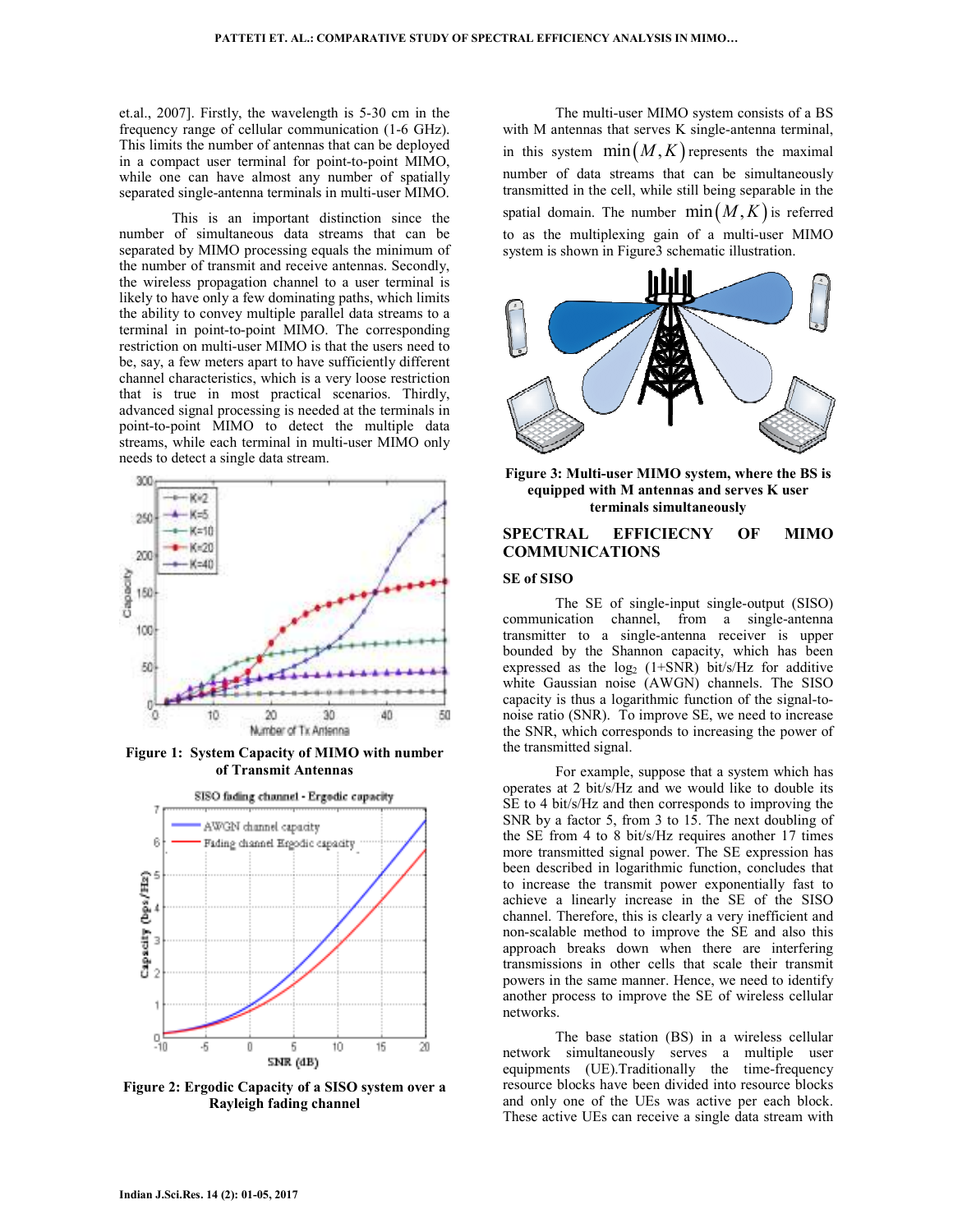an SE quantified as 
$$
\log_2 \left( 1 + \frac{S}{N} \right)
$$
. The efficient way

to increase the SE of a cellular network is to have multiple parallel data transmissions. If the G is parallel and independent data transmission then sum SE

becomes  $G \log_2 \left( 1 + \frac{S}{\Delta} \right)$  $\left(1+\frac{S}{N}\right)$ , where G is multiplicative

pre-log factor. The parallel data transmission can implemented with the use of multiple antennas at transceiver ends.

### **SE of Mulituser MIMO**

 The BS multiplexes one data stream per user in the downlink and receives one stream per user in the uplink. The BS uses its antennas to direct each signal towards its desired receiver in the downlink, and to separate the multiple signals received in the uplink. If the terminal is equipped with multiple antennas, it is often beneficial to use these extra antennas to mitigate interference and improve the SNR rather than sending multiple data streams [Bjornson et.al., 2013].

 Multiuser MIMO transmission capacity achieved based upon non linear signal processing techniques such as, the dirty-paper coding (DPC) scheme that achieves the downlink capacity and the successive interference cancelation (SIC) scheme that achieves the uplink capacity. The inter-user interference needs to be suppressed in DPC and SIC schemes, by interference-aware transmit processing and receive processing techniques to achieve the optimal performance. These non linear processing schemes naturally require extensive computations and accurate CSI, because otherwise the attempts to subtract interference cause more harm than good. The linear processing scheme called zero-forcing (ZF), which attempts to suppress all interference.

 Figure 4 shows the average sum SE, as a function of M, achieved by sum capacity-achieving non-linear processing and a simplified linear processing scheme called zero-forcing (ZF), which attempts to suppress all interference.

 The results are representative for both uplink and downlink transmissions. This simulation shows that the non-linear processing greatly outperforms linear ZF when  $M \approx K$ . The operating point M=K makes particular sense from a multiplexing perspective since the multiplexing gain  $min(M, K)$  does not improve if we let M increase for a fixed K. Nevertheless, Figure 4 shows that there are other reasons to consider  $M > K$ ; the capacity increases and the performance with linear  $ZF$  processing approaches the capacity. Already at  $M =$ 20 (i.e.,  $M=K = 2$ ) there is only a small gap between optimal non-linear processing and linear ZF. In fact, both schemes also approach the upper curve in Figure 4 which represents the upper bound where the interference between the users is neglected. This shows that we can basically serve all the K users as if each one of them was alone in the cell. The sum capacity is compared with the performance of linear ZF processing

and the upper bound when neglecting all interference. The results are representative for both uplink and downlink.

 Nevertheless, the suboptimal ZF curve in Figure 4 was generated without any complicated optimization, thus showing that the optimal linear processing obtained in [Bjornson et.al., 2012] can only bring noticable gains over simple ZF for  $M \approx K$ , which is the regime where we have learnt not to operate.

# **SE of Massive MIMO**

 The amount of data carried by mobile and cellular wireless networks continues to increase as growing numbers of users demand more data rich and on-demand content. The new 5G telecommunications systems will address this issue partly through the use of Massive MIMO.



## **Figure 4: Average spectral efficiency in a multi-user MIMO system with K = 10 users and varying number of BS antennas. Each user has an average SNR of 5 dB and the channels are Rayleigh fading.**

 Massive MIMO is a form of MU-MIMO that comprises many base station (BS) antennas as comparison with standard MIMO. Massive MIMO systems the BS is equipped with tens or hundreds of low-power antennas and serves tens of UE simultaneously in the same time frequency resources.

 Large number of antennas uses in Massive MIMO system to achieve increased throughput, reliability, spectral and energy efficiency. To achieve these high performance goals and its practical application has been limited due to the underlying signal processing complexity such as multi user detection and pre-processing techniques.

 The area throughput of a wireless/cellular network is measured in  $bit/s/km<sup>2</sup>$  and can be expressed as

Area throughput  $(bit/s/km^2)$  = Bandwidth (Hz)  $\times$ Cell density (cells/km<sup>2</sup>)  $\times$ Spectral efficiency (bit/s/Hz/cell)